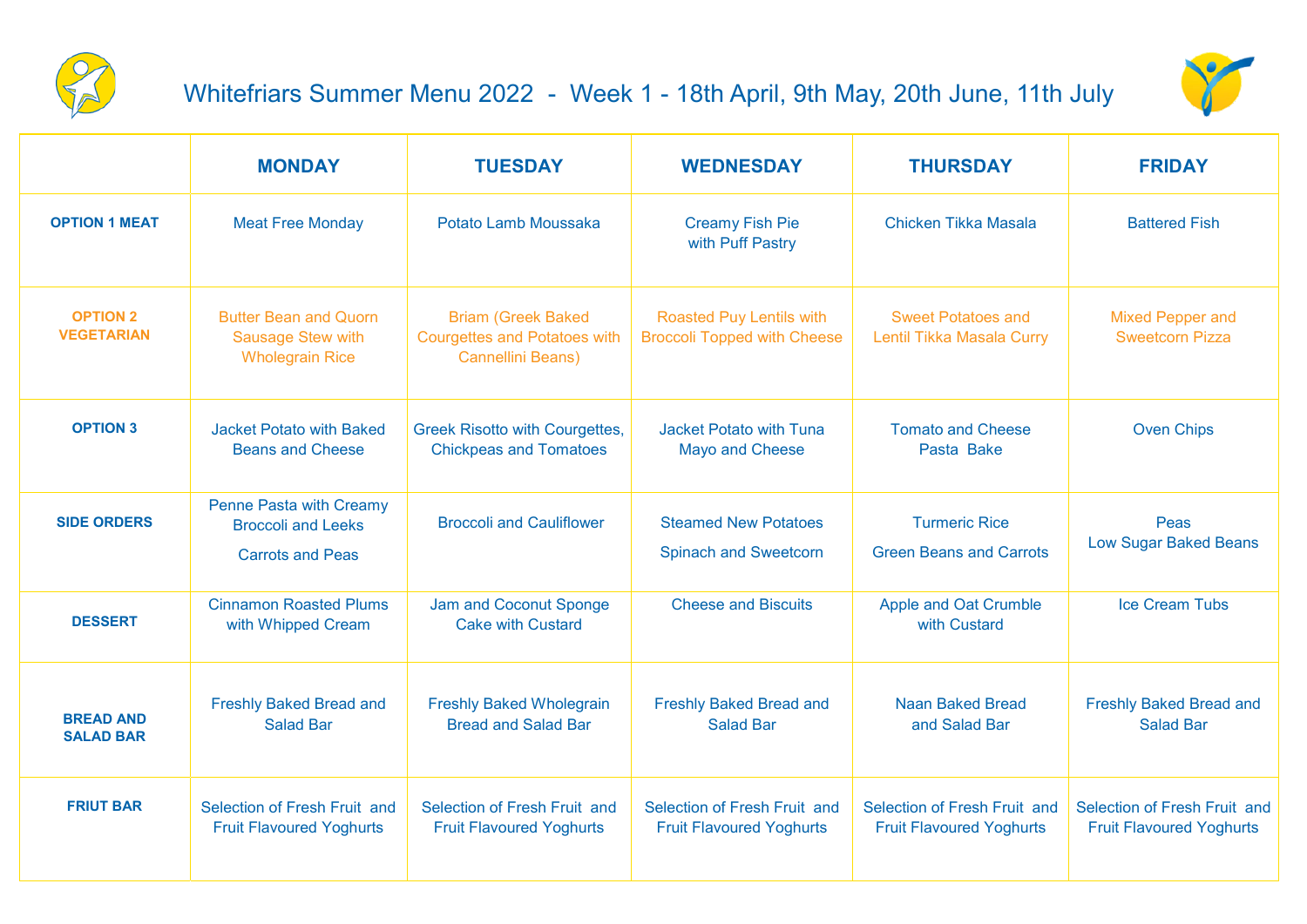

## Whitefriars Summer Menu 2022 - Week 2 - 25th April, 16th May, 6th June, 27th June, 18th July



|                                      | <b>MONDAY</b>                                                                                | <b>TUESDAY</b>                                                  | <b>WEDNESDAY</b>                                                | <b>THURSDAY</b>                                                 | <b>FRIDAY</b>                                                   |
|--------------------------------------|----------------------------------------------------------------------------------------------|-----------------------------------------------------------------|-----------------------------------------------------------------|-----------------------------------------------------------------|-----------------------------------------------------------------|
| <b>OPTION 1 MEAT</b>                 | <b>Meat Free Monday</b>                                                                      | <b>Chicken Sausages with Gravy</b>                              | <b>Cottage Pie</b>                                              | Spanish Paprika Chicken                                         | <b>Battered Fish</b>                                            |
| <b>OPTION 2</b><br><b>VEGETARIAN</b> | <b>Cauliflower and Chickpea</b><br><b>Curry with Wholegrain Rice</b>                         | <b>Quorn Sausages with Gravy</b>                                | <b>Vegetarian Cottage Pie</b>                                   | <b>Spanish Chickpea</b><br>and Spinach Stew                     | <b>Mixed Pepper and</b><br><b>Sweetcorn Pizza</b>               |
| <b>OPTION 3</b>                      | <b>Jacket Potato with Cheese</b><br>and Baked Beans                                          | <b>Stir Fry Noodles</b><br>with Chow Mein Sauce                 | <b>Jacket Potato with Tuna</b><br><b>Mayonnaise and Cheese</b>  | Pasta with Tomato<br>and Sweetcorn                              | <b>Oven Chips</b>                                               |
| <b>SIDE ORDERS</b>                   | <b>Creamy Penne Pasta with</b><br><b>Leeks and Sweetcorn</b><br><b>Spinach and Sweetcorn</b> | <b>Peas and Carrots</b><br><b>Mashed Potato</b>                 | <b>Cauliflower and Broccoli</b><br><b>Steamed New Potatoes</b>  | <b>Green Beans and Carrots</b><br><b>Spicy Turmeric Rice</b>    | Peas<br><b>Low Sugar Baked Beans</b>                            |
| <b>DESSERT</b>                       | <b>Eaton Mess with Strawberries</b>                                                          | <b>Orange Sponge Cake</b><br>with Custard                       | <b>Strawberry and Tangerine</b><br>Jelly                        | <b>Peach Melba</b>                                              | <b>Ice Cream Tubs</b>                                           |
| <b>BREAD AND</b><br><b>SALAD BAR</b> | <b>Freshly Baked Bread and</b><br><b>Salad Bar</b>                                           | <b>Freshly Baked Wholegrain</b><br><b>Bread and Salad Bar</b>   | <b>Freshly Baked Bread and</b><br><b>Salad Bar</b>              | Naan Bread and Salad Bar                                        | <b>Freshly Baked Bread and</b><br><b>Salad Bar</b>              |
| <b>FRIUT BAR</b>                     | Selection of Fresh Fruit and<br><b>Fruit Flavoured Yoghurts</b>                              | Selection of Fresh Fruit and<br><b>Fruit Flavoured Yoghurts</b> | Selection of Fresh Fruit and<br><b>Fruit Flavoured Yoghurts</b> | Selection of Fresh Fruit and<br><b>Fruit Flavoured Yoghurts</b> | Selection of Fresh Fruit and<br><b>Fruit Flavoured Yoghurts</b> |